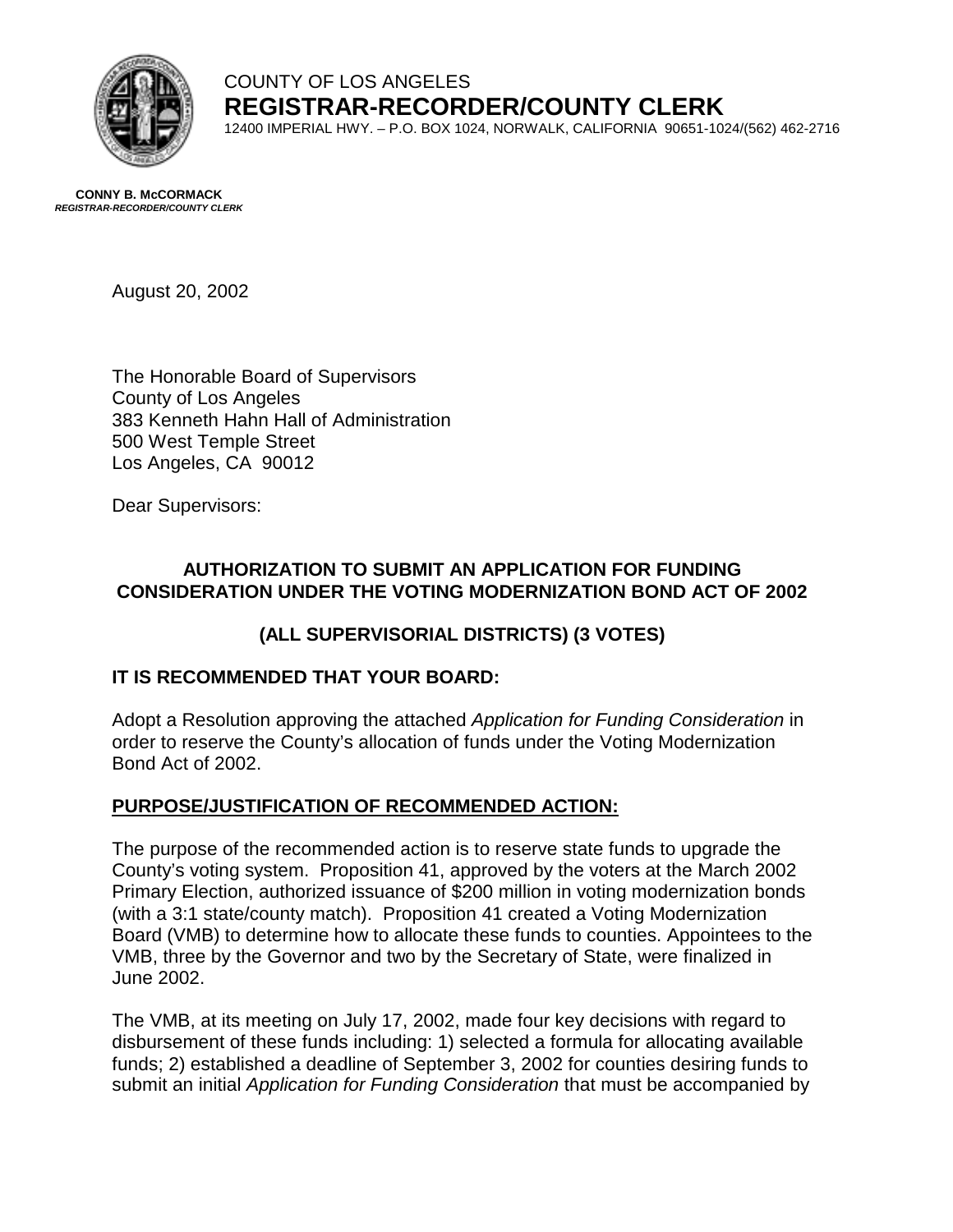The Honorable Board of Supervisors August 20, 2002 Page 2

an authorizing resolution adopted by the County Board of Supervisors; 3) determined that only hardware and software of new system acquisitions are eligible for funding and set a cap on the state's contribution of \$3,000 per voting device; and 4) required applications for funding to include a plan for how the County will make voting equipment accessible for persons with disabilities.

Filing this *Application for Funding Consideration* with the VMB does not commit the County to the future purchase of any specific voting system or equipment. This preliminary application, that each county must file by the September  $3<sup>rd</sup>$  deadline if any funds are to be disbursed in the future to that county, requires a description of the type of voting system under consideration (if known) and the anticipated acquisition schedule.

The VMB will determine the amount to be allocated to each county that has submitted an acceptable *Application for Funding Consideration* and set aside that amount either until the county submits a complete and acceptable Project Documentation Package or until the funding allocation period expires. The VMB has not yet set an expiration date for submittal of final Project Documentation Packages.

The selected funding allocation formula is based on equal weighting of four factors: 1) the number of eligible voters; 2) the number of registered voters; 3) the number of polling places; and 4) the average voter turnout at the last four statewide elections. No special funding consideration was given to the nine counties that currently use pre-scored punch card voting systems although these counties, including our County, **must** purchase new voting systems prior to the March 2004 election due to the decertification of pre-scored punch card voting systems as of that date.

Based on the adopted allocation formula, on July  $24<sup>th</sup>$  the VMB issued a chart (attached) that reveals if all counties apply for their maximum allocation, the County would be eligible for 25.45% of total statewide Proposition 41 funds which is equal to \$49.6 million. The VMB will revise this chart after it has received and reviewed all *Applications for Funding Consideration*. If some counties do not apply or if any of the counties' applications request less than the amounts reflected on the attached chart, additional funds will be available for redistribution to the other counties. In no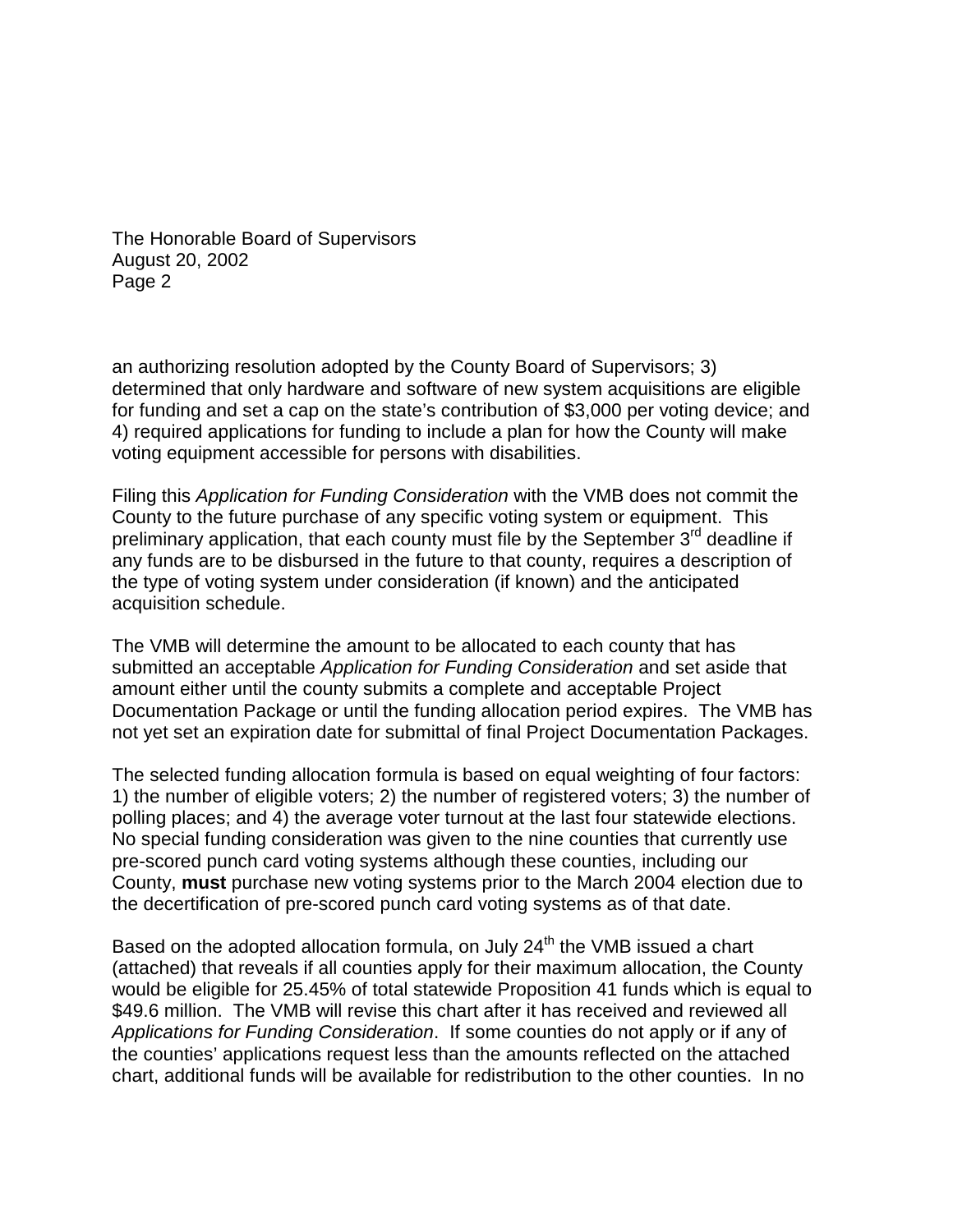circumstance will any county receive state funding in excess of 75% of acquisition costs for hardware and software due to the 3:1 matching fund requirement.

The Honorable Board of Supervisors August 20, 2002 Page 3

At this time, the cost for the County to purchase sufficient hardware, software, peripheral equipment, warehousing requirements and vendor support services, including training and ancillary services, to implement an electronic touchscreen voting system for the County's 5,000 voting precincts is estimated at \$100 million. Additional costs will also be incurred in the required transition to a new, paper-based absentee voting system for use by the approximate 20% of the County's voters who cast their ballots by mail.

The source(s) of funds to supplement the County's share of Proposition 41 has not been identified. Some federal funding may become available in the future should HR 3295, currently pending in Congress, become law. However, until legislation is enacted, the amount of federal funding, the process for application for federal funds and the timeline for disbursement are unknown at this time.

The County's *Application for Funding Consideration* envisions a phased-in approach to new voting system acquisition. The three-phase approach, detailed below, recognizes the following obstacles to full countywide implementation of touchscreen voting prior to the March 2004 election:

- Cost: Direct Record Electronic (DRE) or touchscreen voting equipment costs are still very high. Reduction in these costs is expected within the next few years. As mentioned above, the cost for the County to convert to touchscreen voting countywide is currently estimated at \$100 million while the County estimated share of Proposition 41 funds is \$49.6 million, a shortfall of approximately \$50 million. Even if/when equipment prices come down, at a minimum, Proposition 41 requires a 25% County match to receive any state funds.
- Equipment Obsolescence: Currently available touchscreen voting equipment is still first generation. Major improvements are anticipated within the next two years including reduction in the weight of the equipment. By waiting, the County will benefit from these improvements.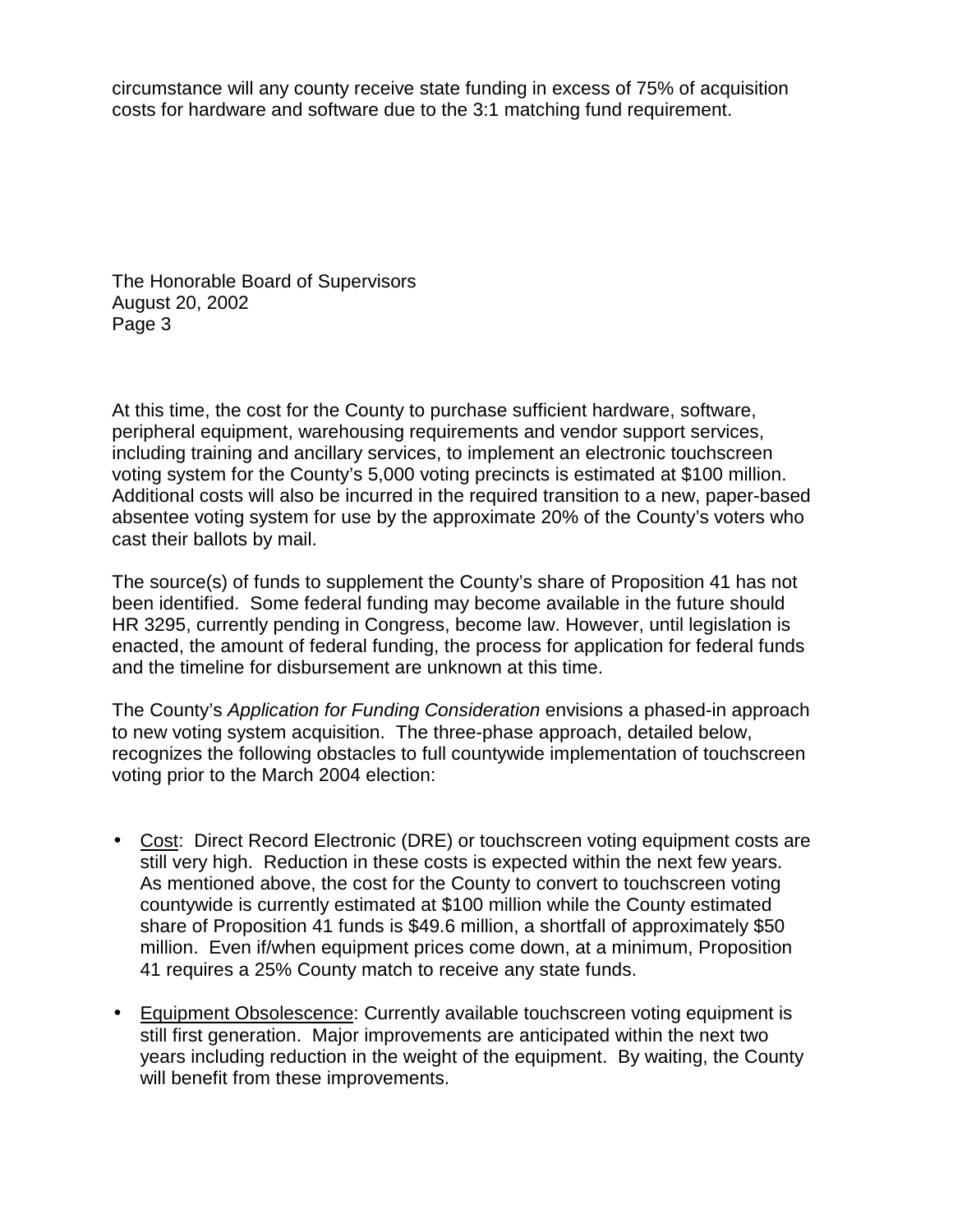The Honorable Board of Supervisors August 20, 2002 Page 4

- Learning from Other Counties' Experiences: To date, only one large county in the United States (Riverside, CA) has conducted a major election using touchscreen voting system. Five large counties in Florida will conduct their statewide primary election on touchscreen systems in September 2002. The state of Georgia is attempting a statewide implementation of electronic voting for November 2002. In California, for the November 2002 election, Alameda County will vote on touchscreen equipment countywide for the first time. Other large California counties, including San Diego, Orange, San Bernardino, Sacramento and Santa Clara are in the Request for Proposal (RFP) process and expect to use touchscreen voting for the first time in March 2004. Learning from their experiences will provide a wealth of valuable information to the County.
- Vendor Competition/Resources: Only five companies are certified to sell touchscreen voting equipment in California. To date, only one of these companies has held an election with demonstrated ability to present the touchscreen ballot in character-based foreign languages as is required by the County. The County will benefit from more competition and enhancements to existing systems. Also, with so many large California counties converting to touchscreen voting systems for first use in the March 2004 election, depletion of vendor support resources is a serious concern.
- Absentee Voting: Due to decertification of pre-scored punch card systems, the County must replace two voting systems, the system for voting at the polls and the absentee voting system. With a phased-in approach, the County will transition to a paper-based voting system for both absentee and precinct level voting in the 2003 and 2004 elections. This will allow election administrators to gain valuable experience regarding the strengths and weaknesses of the selected paper system for absentee voting in the future. The County currently needs to accommodate 500,000 absentee ballots. With last year's change in the law eliminating eligibility requirements for permanent absent voters, that number is expected to swell to 700,000 absentee ballots by the 2004 elections. The current generation absentee ballot style that is the commonly-used "companion"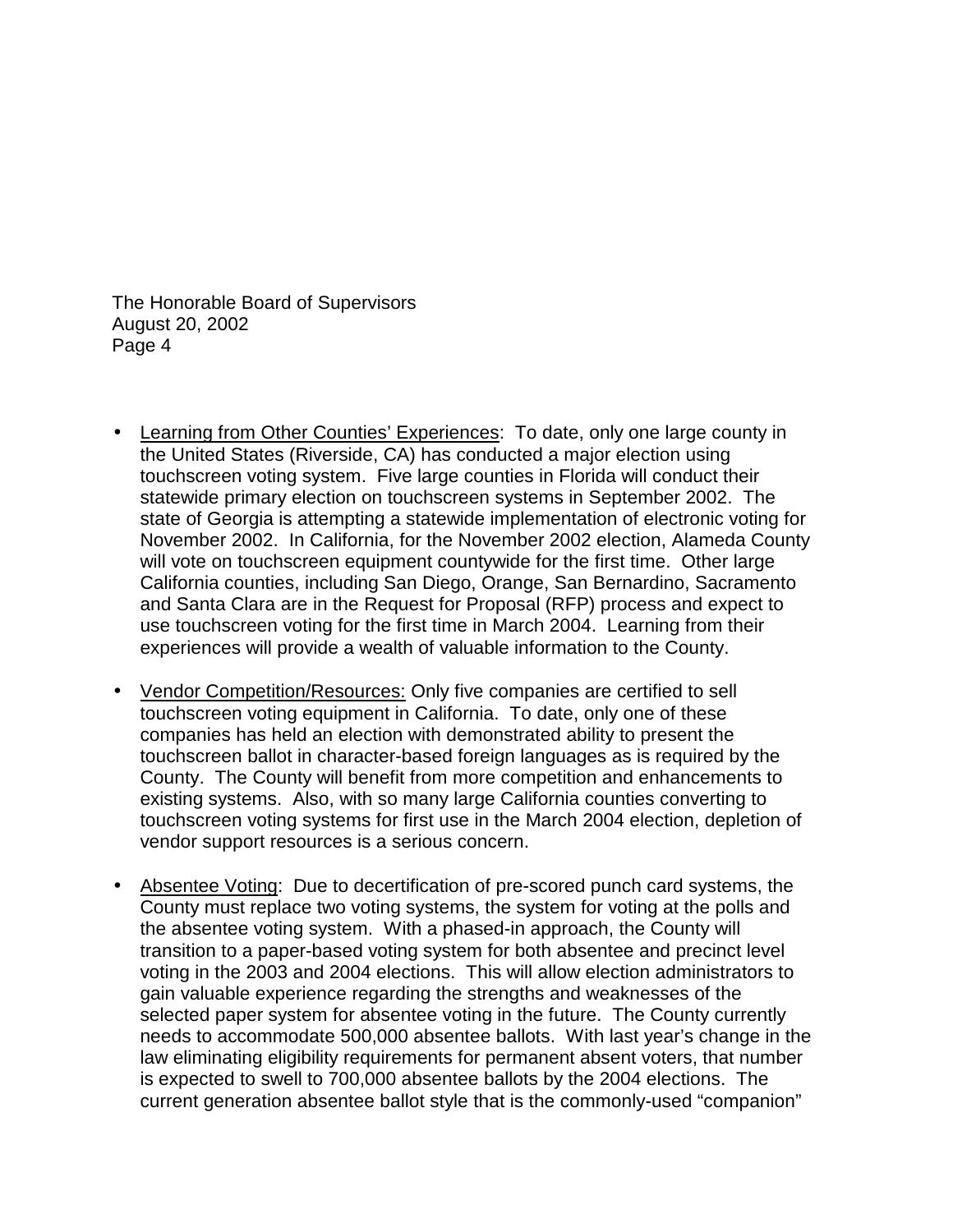for touchscreen devices is ill-equipped to handle the County's high volume of absentee ballots. This ballot, an unwieldy 10" by 14" paper ballot with all offices and measures printed directly on the page, has never been used to tabulate and integrate more than 100,000 absentee ballots with the touchscreen system totals.

The Honorable Board of Supervisors August 20, 2002 Page 5

Research and development time is needed to determine how to integrate more locally appropriate paper absentee balloting with electronic results.

- Partnership with Cities: More time is needed to develop partnerships with the 88 cities in the County to achieve a seamless transition for voters, whether they are casting ballots at County or City elections (especially since, unlike other counties, most cities in the County conduct their own elections). Especially given the unique size of the City of Los Angeles (City), such a partnership in touchscreen system acquisition is crucial for successful implementation. Because the City of Los Angeles elections are larger in scope than any other county in the state and because the City also currently uses decertified punch card voting equipment, a financial partnership for new system purchase would benefit both the County and the City.
- Voter Acceptance: While a transitional paper-based voting system will represent a change from the punch card system, the change is expected to be incremental compared to full conversion to touchscreen voting. The phased-in approach allows voters to become familiar with touchscreen voting during the "early voting" periods in advance of major elections in 2002, 2003 and 2004 as well as during small scale elections in 2003-2005 for voting at the precinct level. This valuable experience will smooth the way for countywide electronic voting implementation.
- Pollworker Recruitment: A deliberative phased-in approach will allow expansion of the County Employees Pollworker Program to reach the necessary goal of a County employee, familiar with use of a personal computer, in each of the 5,000 voting precincts prior to full scale deployment of electronic voting in 5,000 voting precincts countywide.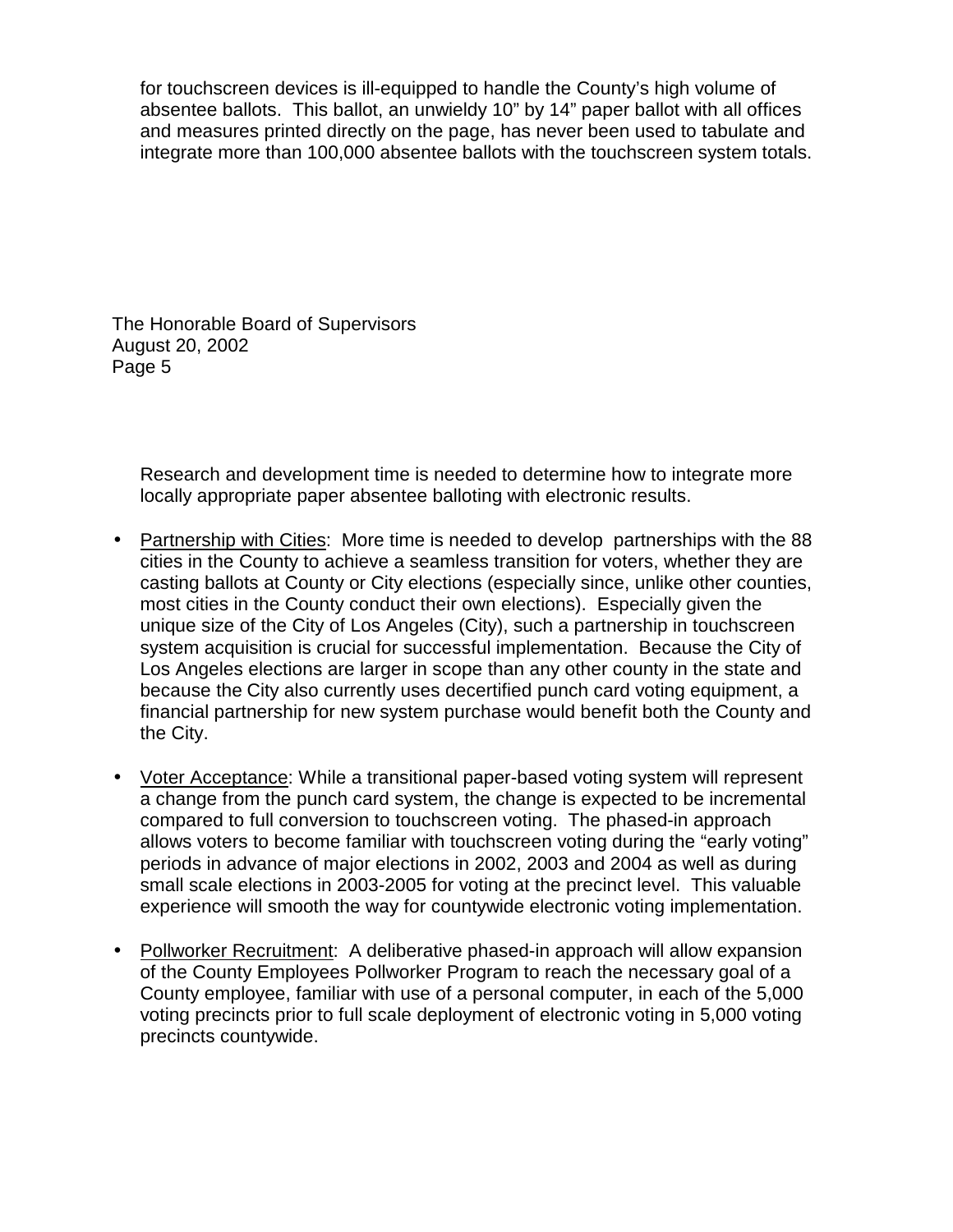• Staff resources: Prior to countywide conversion to electronic voting, an assessment for the need of additional departmental technical and operational staff for successful new system implementation will be required.

The Honorable Board of Supervisors August 20, 2002 Page 6

- Grand Jury: The recently released 2001-2002 Grand Jury report urged a "go slow" approach, recommending much more extensive evaluation of nascent electronic voting technology prior to contemplating full countywide implementation of an expensive DRE touchscreen voting system.
- Risk Factor: Full countywide conversion to a touchscreen voting system will entail high risk and should not be rushed. The County is only now gaining experience with touchscreen voting systems and will learn more with the upcoming touchscreen voting system program at 21 sites throughout the County during the "early voting" period in conjunction with the November 2002 election.

The attached *Application for Funding Consideration* fully outlines the County's threephase approach to new voting system implementation. Highlights include:

PHASE I – This phase will begin in conjunction with the November 2002 General Election when a touchscreen voting system will be in place for "early voting" at 21 locations throughout Los Angeles County from October 22 through November 1, 2002. A contract for sufficient DRE equipment (hardware, software and peripheral equipment) to set up these sites, as well as vendor support services and maintenance, was approved by your Board on April 16, 2002. All 21 sites will contain DRE equipment loaded with software containing every ballot type countywide (approximately 700 distinct types). Therefore, any of the County's 4 million registered voters will be eligible to cast a ballot on the DRE system at the voter's choice of the 21 established touchscreen voting sites throughout the County.

In addition to plans to continue use of this DRE equipment during the early voting period in conjunction with future major elections, the new equipment will be available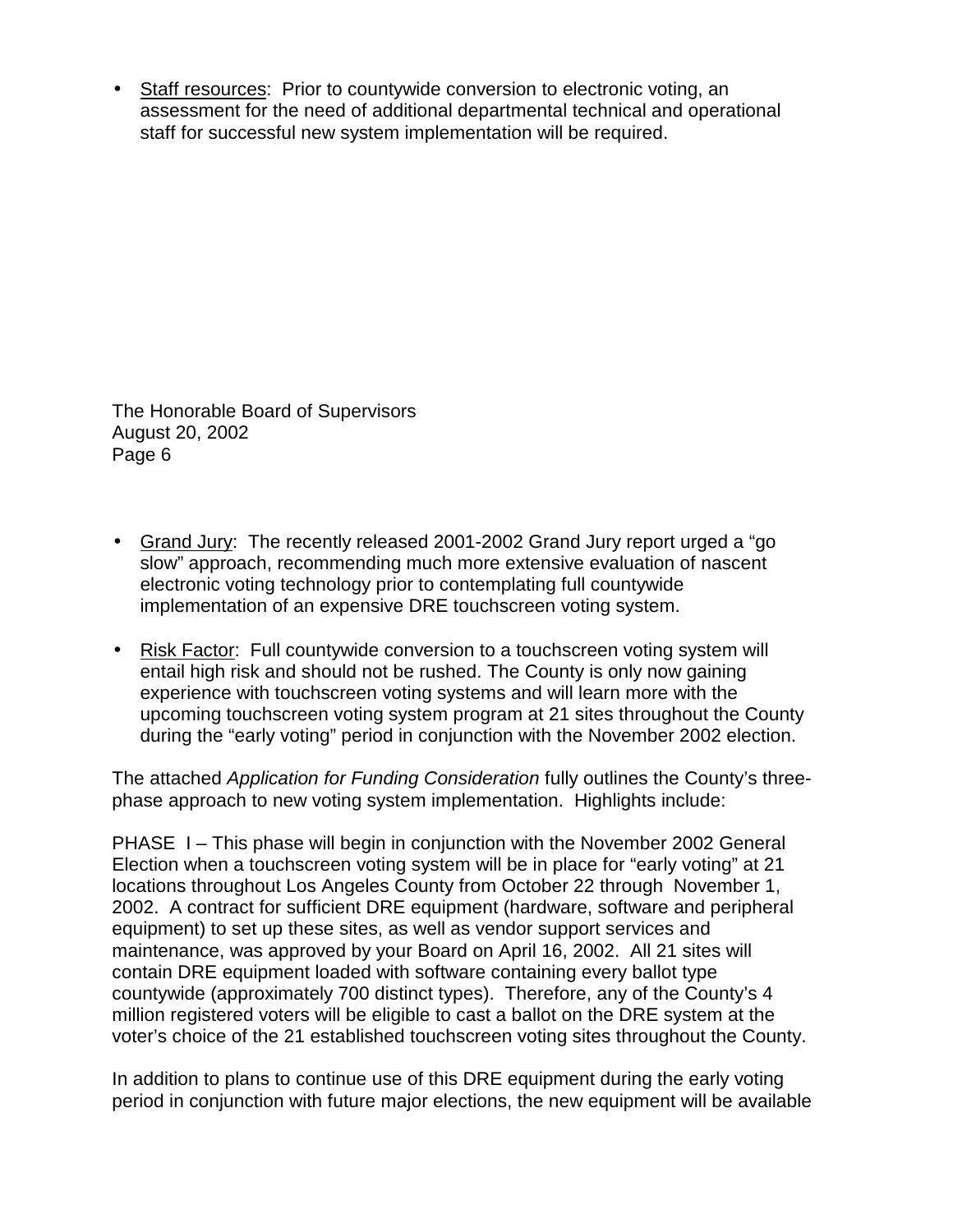for election day voting at the precinct level for selected smaller-scale elections (cities, school districts, special elections, etc.) beginning in 2003. The goal is to familiarize as many voters as possible with electronic voting prior to full countywide implementation of electronic voting as described in Phase III below.

PHASE II – The timeline of the decertification of pre-scored punch card voting systems was accelerated by the February 2002 Federal District court decision

The Honorable Board of Supervisors August 20, 2002 Page 7

mandating replacement of such systems with any other certified voting system prior to the March 2004 Primary Election. As a result, there is insufficient time and inadequate available funding for the County to finalize a contract for full conversion to a touchscreen voting system for the County's 4 million registered voters prior to March 2004. In addition to the requirement to change voting systems for the County's 5,000 precincts prior to March 2004, conversion to a new absentee voting system to accommodate the County's 500,000-plus absentee voters must also be accomplished by that date, further complicating this difficult process.

Therefore, the County plans Phase II, consisting of purchase of an interim transitional voting system using one of the Secretary of State's certified paper-based voting systems. It is anticipated that a contract for purchase of the selected intermediate system will be brought to your Board by January 2003. The transitional system will be used initially for both voting at the County's 5,000 precincts and for absentee voting by mail beginning with the November 2003 Uniform District Election (UDEL). This interim paper-based system will continue in use through the 2004 elections and until an electronic system can be purchased countywide. After the County's full conversion to an electronic system at some point in the future, the selected paper-based system is anticipated to continue in use as the system for absentee voting by mail.

The cost of the interim paper-based system for countywide conversion is estimated at approximately \$4 million. This estimate covers sufficient equipment for 5,000 voting precincts on election day, for absentee voting by mail, and for ballot tabulation equipment for both precinct and absentee ballots.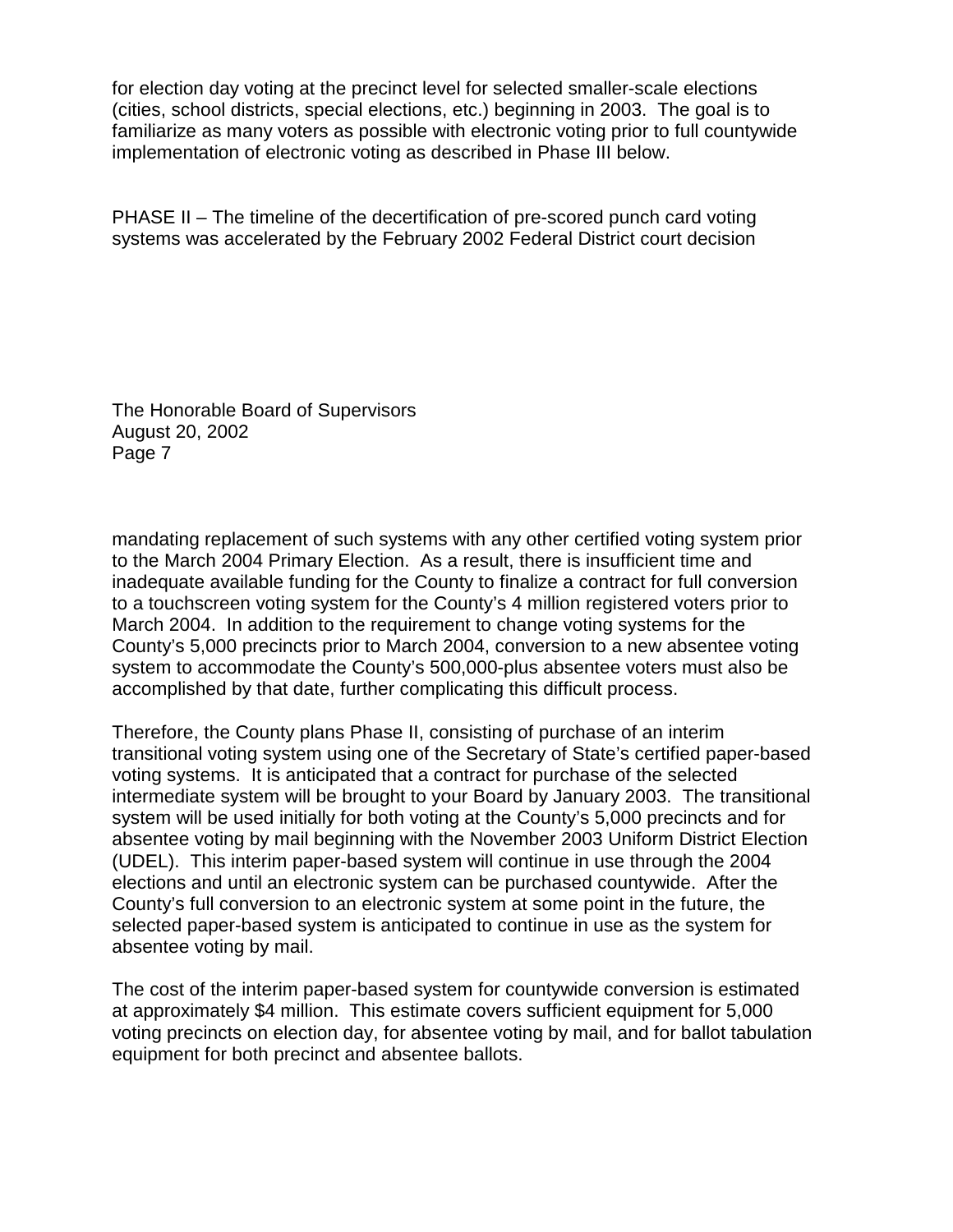PHASE III – Full countywide conversion to a DRE touchscreen voting system in all 5,000 voting precincts is the future goal. The timing of such a conversion is currently unknown primarily due to insufficient funds. Assuming County matching funds are identified and allocated together with the County's share of Proposition 41 funds and a contract is successfully negotiated, the optimal first large-scale DRE election would be the November 2005 UDEL which encompasses approximately 1,000 voting precincts followed by the first countywide deployment in the 2006 Primary Election.

The Honorable Board of Supervisors August 20, 2002 Page 8

#### **Implementation of Strategic Plan Goals:**

This request supports the County's Strategic Plan as follows:

**Goal No. 1: Service Excellence:** Provide the public with easy access to quality information and services that are both beneficial and responsive. As the County transitions to a modern, electronic voting system, it is anticipated that voters using the touchscreen system, at first during "early voting" and later at the voting precincts, will find it user-friendly. Additionally, touchscreen voting presents the ballot in the voter's choice of seven languages and allows voters who are blind/visually impaired to cast ballots independently via an audio headset and keyboard.

**Goal No. 4: Fiscal Responsibility:** Manage effectively the resources we have. Filing an *Application for Funding Consideration* is required by September 3, 2002 in order to reserve the County's share of 3:1 state/county matching funds from Proposition 41 approved by the voters at the March 2002 election to assist in funding voting equipment upgrades.

#### **FISCAL IMPACT/FINANCING**

The implementation of new voting systems is contemplated in three phases as explained above.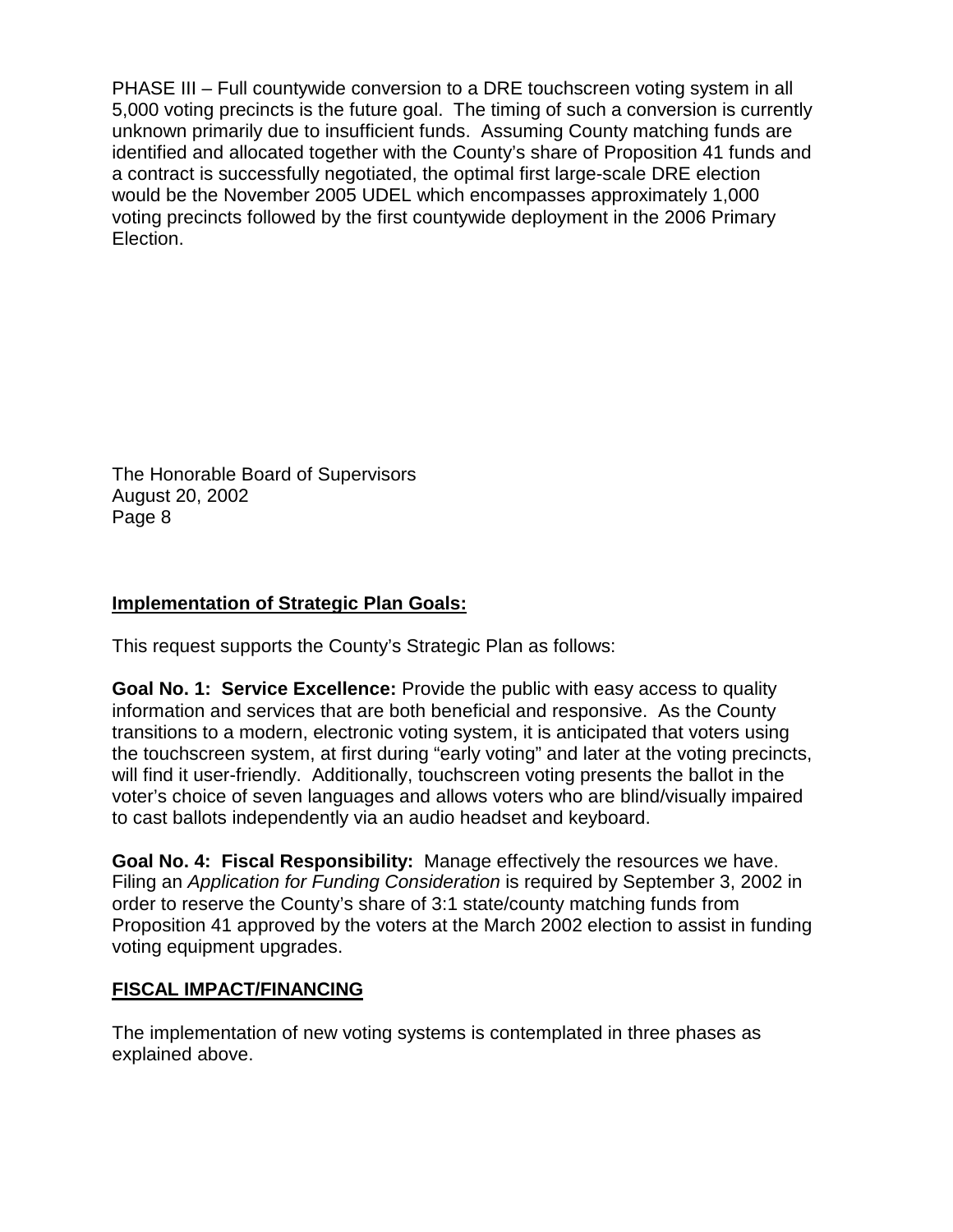The first phase, purchase of DRE touchscreen voting equipment for "early voting" in conjunction with the November 2002 election and beyond, is underway in accordance with provisions of the contract executed by your Board on April 16, 2002. Funding was secured in the amount of \$1,750,000 from the Information Technology Infrastructure Fund and a \$1,000,000 loan from a Quality and Productivity Commission's Productivity Investment Fund (PIF) loan.

The second phase, entailing purchase of an interim paper-based voting system for use in 2003-2004 elections as well as continued use thereafter for absentee voting, is estimated to cost \$4 million. This amount was appropriated to the Department for the FY 2002-3 budget year.

The Honorable Board of Supervisors August 20, 2002 Page 9

The third phase, countywide implementation of an electronic voting system, is estimated to cost \$100 million. The County's share of Proposition 41 funding is currently anticipated to be \$49.6 million. Funding source(s) for the shortfall have not been identified.

## **IMPACT ON CURRENT SERVICES**

None.

Respectfully submitted,

CONNY B. McCORMACK Registrar-Recorder/County Clerk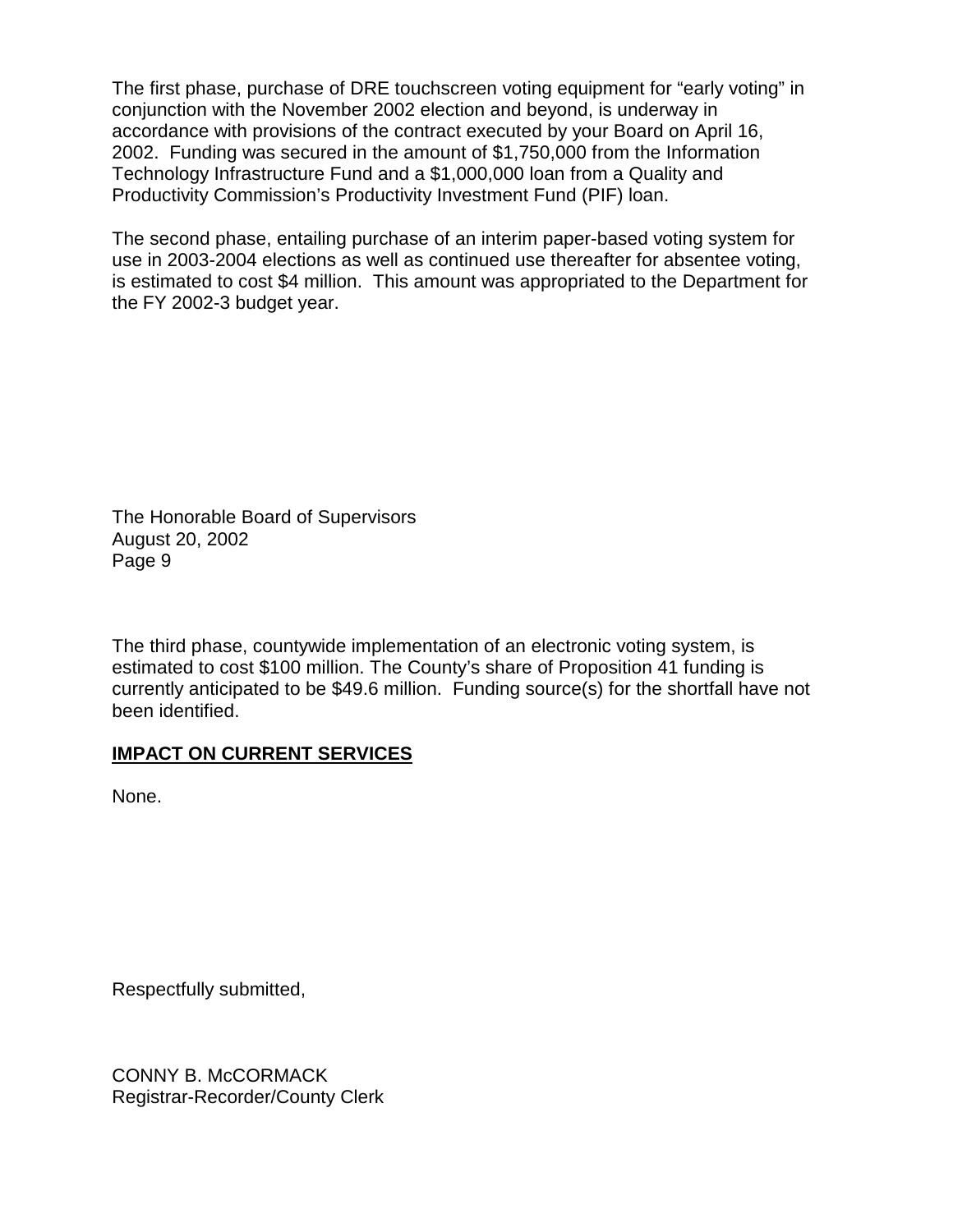CMC:jh Attachment (1)

c: Chief Administrative Officer Executive Officer, Board of Supervisors Chief Information Officer County Counsel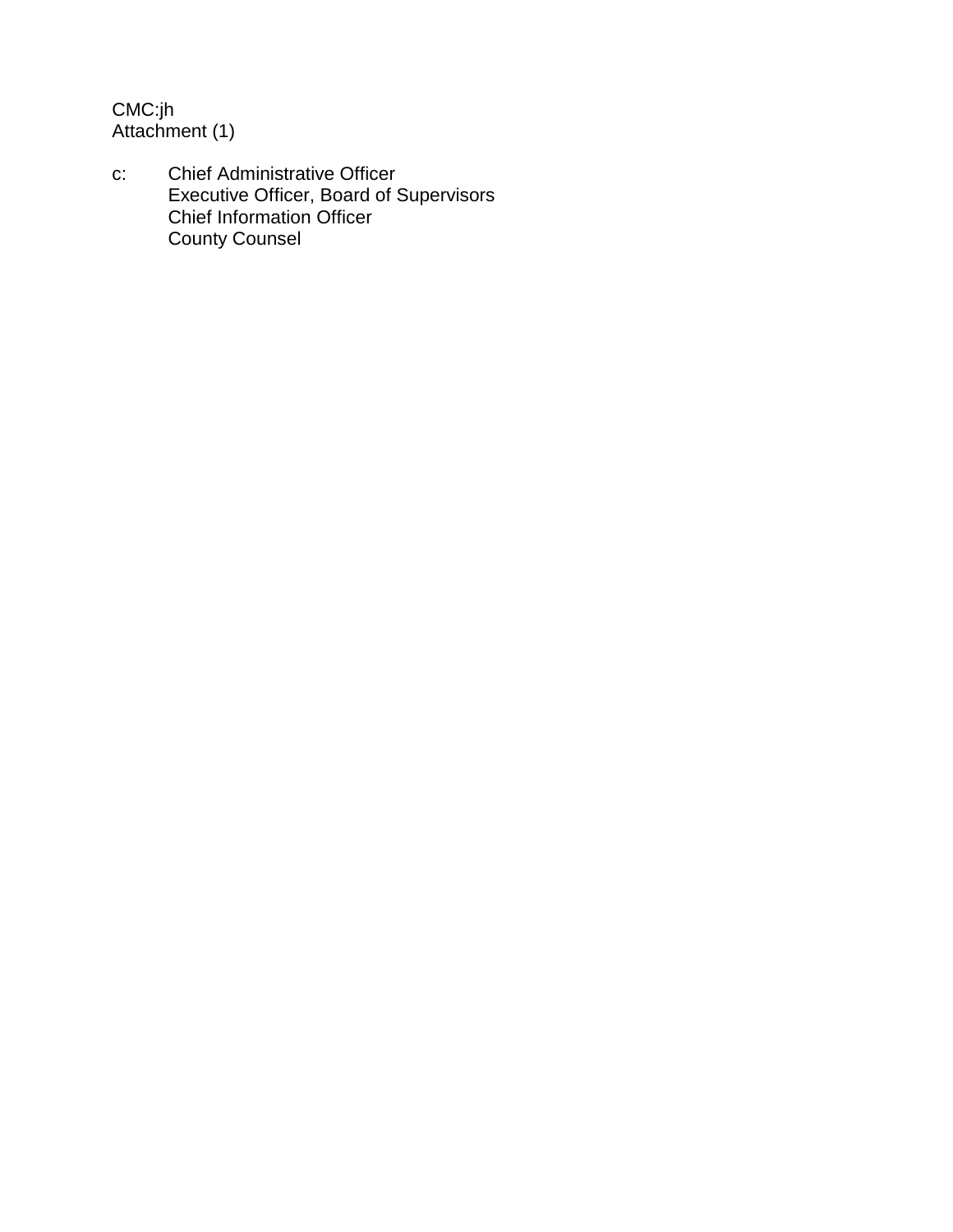#### RESOLUTION OF THE BOARD OF SUPERVISORS OF THE COUNTY OF LOS ANGELES APPROVING THE APPLICATION FOR FUNDS UNDER THE VOTING MODERNIZATION BOND ACT OF 2002

WHEREAS, the people of the State of California have approved funding for the Voting Modernization Fund; and

WHEREAS, the Voting Modernization Board has been delegated the responsibility for the administration of the Voting Modernization Fund, setting up necessary procedures; and

WHEREAS, said procedures established by the Voting Modernization Board require the

County of Los Angeles to certify by resolution the approval of application(s) before submission

of said application(s) to the Voting Modernization Board; and

WHEREAS, the County of Los Angeles will enter into an agreement with the Voting Modernization Board for subject Project(s);

NOW, THEREFORE BE IT RESOLVED that the Board of Supervisors of the County of Los Angeles:

(1) Approves the filing of an Application for assistance for the above project(s) to be funded from the Voting Modernization Act of 2002; and

(2) Certifies the County of Los Angeles understands the assurances and certification in the Application form; and

(3) Certifies the County of Los Angeles has reviewed and understands the General Provisions contained in the Funding Agreement shown in the Funding Application and Procedural Guide; and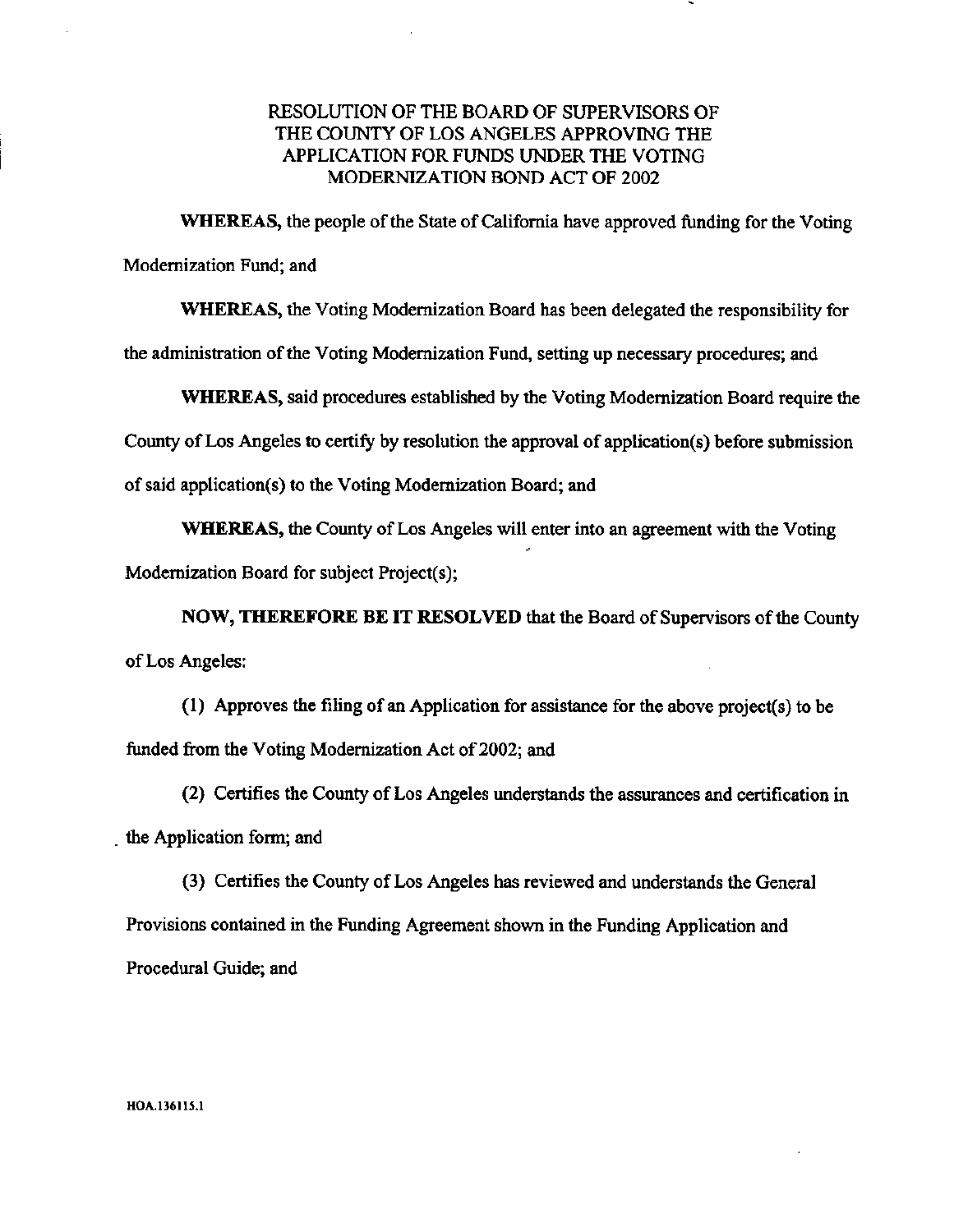(4) Appoints the Registrar-Recorder/County Clerk of the County of Los Angeles, or his/her designee, as agent to conduct all negotiations, execute and submit all documents including, but not limited to Applications, agreements, payment requests and so on, which may be necessary for the completion of the aforementioned Project.

The foregoing resolution was on the \_\_\_\_\_\_ day of August, 2002, adopted by the Board of Supervisors of the County of Los Angeles and ex-officio the governing body of all other special assessment and taxing districts, agencies and authorities for which said Board so acts.

> VIOLET VARONA-LUKENS, Executive Officer-Clerk of the Board of Supervisors of the County of Los Angeles

 $By:$ 

Deputy

**APPROVED AS TO FORM:** 

LLOYD W. PELLMAN **County Counsel** 

Bν

'OR S. MELOM **Principal Deputy County Counsel** 

LWP:HSM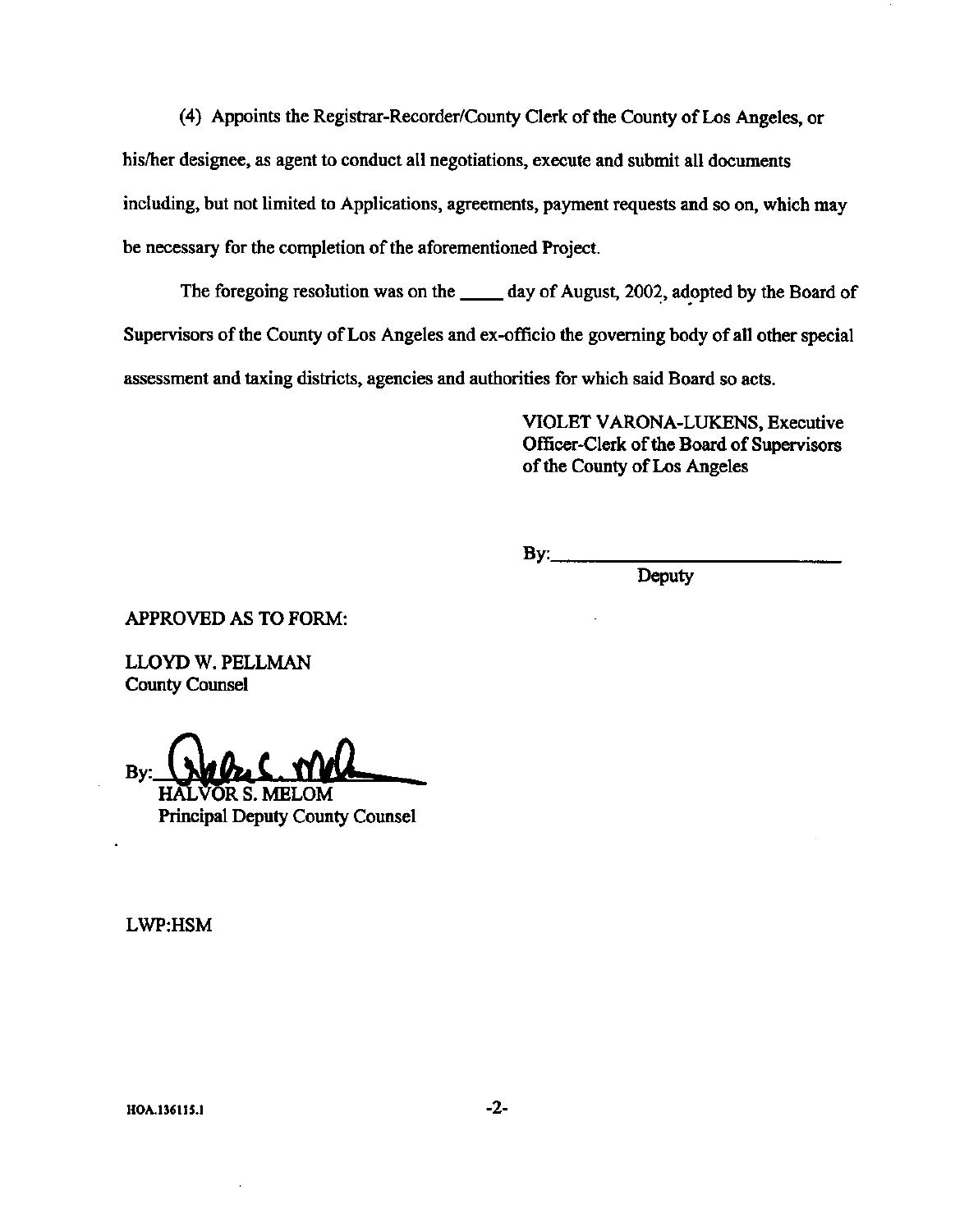# **APPENDIX A - APPLICATION FOR FUNDING CONSIDERATION**

| <b>Voting Modernization Board</b>                                                                                                                                                                                                                                                             |                                                                           |
|-----------------------------------------------------------------------------------------------------------------------------------------------------------------------------------------------------------------------------------------------------------------------------------------------|---------------------------------------------------------------------------|
| <b>APPLICATION FOR FUNDING CONSIDERATION</b>                                                                                                                                                                                                                                                  |                                                                           |
| County name and address (including zip code)                                                                                                                                                                                                                                                  | VMB Use Only:                                                             |
| Los Angeles County Registrar-Recorded/<br>County clerk<br>12400 Imperial Highway, 7th Floor                                                                                                                                                                                                   | Date Received: ____________________                                       |
| Norwalk, CA 90650                                                                                                                                                                                                                                                                             | Date Reviewed: _______________________<br>Board Agenda date: __________   |
|                                                                                                                                                                                                                                                                                               |                                                                           |
| 49.6Million<br>$\mathbf{s}$<br>Formula Allocation<br>$\star$                                                                                                                                                                                                                                  | <b>County Elections Official or other Contact</b><br>Name Conny McCormack |
| Amount of<br>80.25 Million<br><b>Funding Request</b>                                                                                                                                                                                                                                          | Title Registrar-Recorder/County Cl<br>Telephone (562) 462-2716            |
| Amount of<br>Matching Funds                                                                                                                                                                                                                                                                   | 26.75Million FAX (562) 929-4790                                           |
| Total<br>Project Cost (estimate) \$ 107. Million                                                                                                                                                                                                                                              | E-mail cnccorna@rrcc.co.la.ca.us                                          |
| Describe the voting system under consideration (if known) and the anticipated acquisition schedule.<br>Attached<br>x.                                                                                                                                                                         |                                                                           |
| Attach an Accessibility Plan, describing how your county will use voting equipment purchased with Proposition<br>41 moneys to provide meaningful voting opportunities for persons with disabilities.<br>x<br>Attached                                                                         |                                                                           |
| if at the time this application is signed Federal voting reform legislation has passed, attach a description of<br>how the proposed voting system will meet the requirements of federal law.                                                                                                  |                                                                           |
| X.<br><b>Attached</b>                                                                                                                                                                                                                                                                         | <b>Not Applicable</b>                                                     |
| If your county is required by federal court order to convert to a new voting system not later than March 1,<br>2004, describe how the proposed voting system will meet this requirement, and provide a detailed explanation<br>of your back up plan should the conversion process be delayed. |                                                                           |
| Attached                                                                                                                                                                                                                                                                                      | Not Applicable                                                            |
| I certify that the Project for which funds are being sought will comply with the Project Eligibility Requirements<br>as set forth in the VMB Funding Application and Procedural Guide.                                                                                                        |                                                                           |
| Varmock<br>Signed<br>County Representative                                                                                                                                                                                                                                                    | Date $8/20/02$                                                            |
| Acceptance of an application for review by the VMB in no way obligates the VMB to provide the funds requested in the application.                                                                                                                                                             |                                                                           |
| The instructions are to fill this line out as 75% of the total projec<br>cost.                                                                                                                                                                                                                |                                                                           |

l,

第二章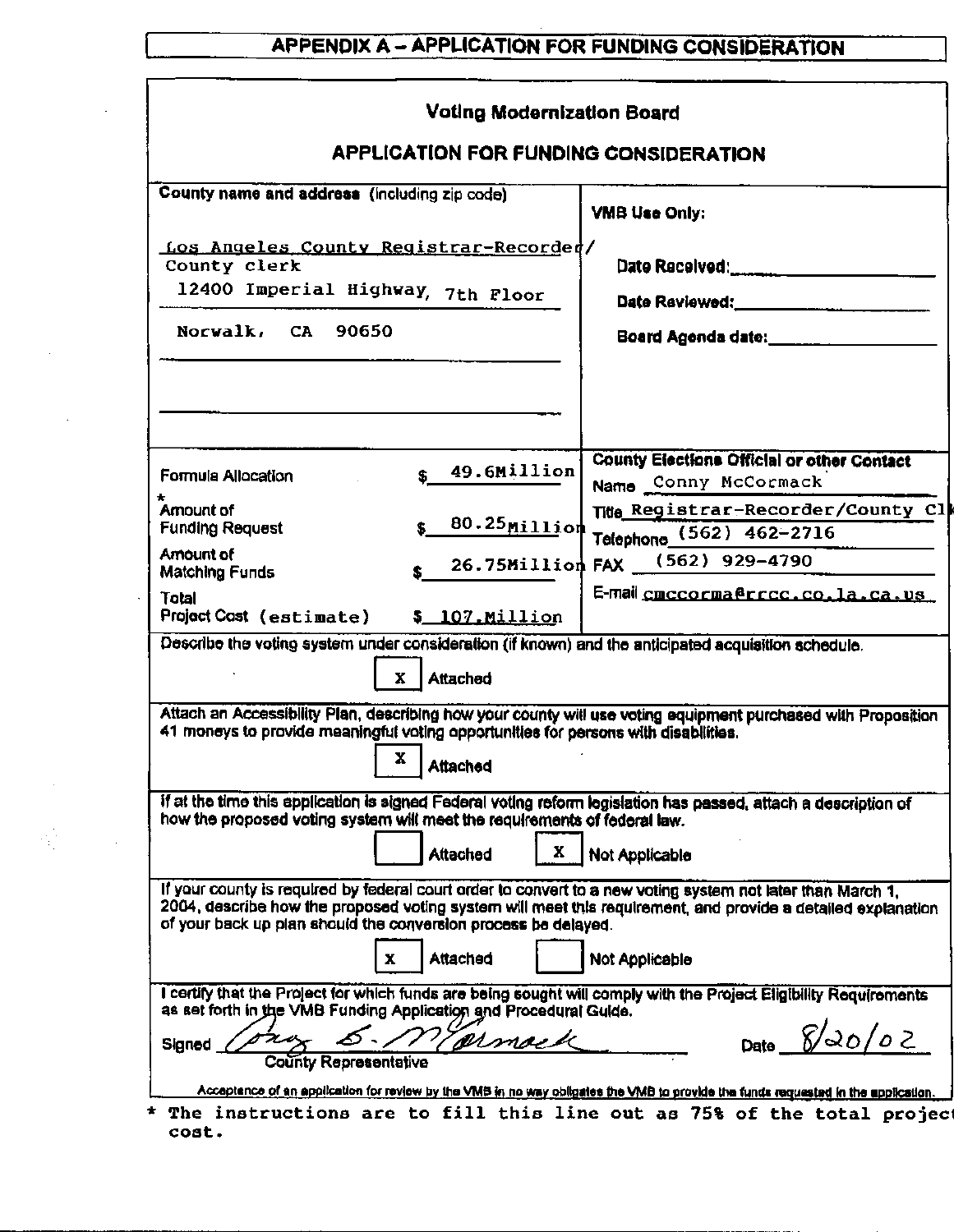## **Voting Modernization Board** APPLICATION FOR FUNDING CONSIDERATION

(Supplemental pages to accommodate responses)

#### Describe the voting system under consideration (if known) and the anticipated acquisition schedule.

Los Angeles County's current voting system is the Votomatic punch card system, used for voting on election day at approximately 5,000 voting precincts countywide and also for absentee voting by mail. The Votomatic system was one of the two pre-scored punch card voting systems decertified by the Secretary of State in September 2001. Our County envisions transitioning from this pre-scored punch card system in three phases. The three phases are listed below. At the end of each phase, a cost estimate is provided.

PHASE 1 – This phase will begin in conjunction with the November 2002 General Election when a Direct Record Electronic (DRE) touch screen voting system will be in place for "early voting" at 21 locations throughout Los Angeles County from October 22 through November 1, 2002. A contract for sufficient DRE equipment (hardware, software and peripheral equipment) to set up these 21 sites, as well as vendor support services and maintenance, was approved by the Los Angeles County Board of Supervisors on April 16, 2002. All 21 sites will contain DRE equipment loaded with software containing every ballot type countywide (approximately 500 distinct types). Therefore, any of Los Angeles County's 4 million registered voters will be eligible to cast a ballot on the DRE system at the voter's choice of the 21 established touch screen voting sites throughout the County.

In addition to plans to continue to use this DRE equipment for early voting in conjunction with future major elections, the new equipment will be available for use for election day voting at the precinct level for selected smaller-scale elections (cities, school districts, special elections, etc.) where feasible in the future. The goal is to familiarize as many voters as possible with electronic voting prior to full countywide implementation of DRE voting which is described in Phase III below.

Cost: The maximum expenses related to hardware/software of Phase I are \$3.5 million, as detailed in the contract executed by the Board of Supervisors on April 16<sup>th</sup>. When requesting disbursement of Proposition 41 funds during the Project Documentation Package stage of the application process, Los Angeles County will submit invoices for the eligible hardware/software expenses.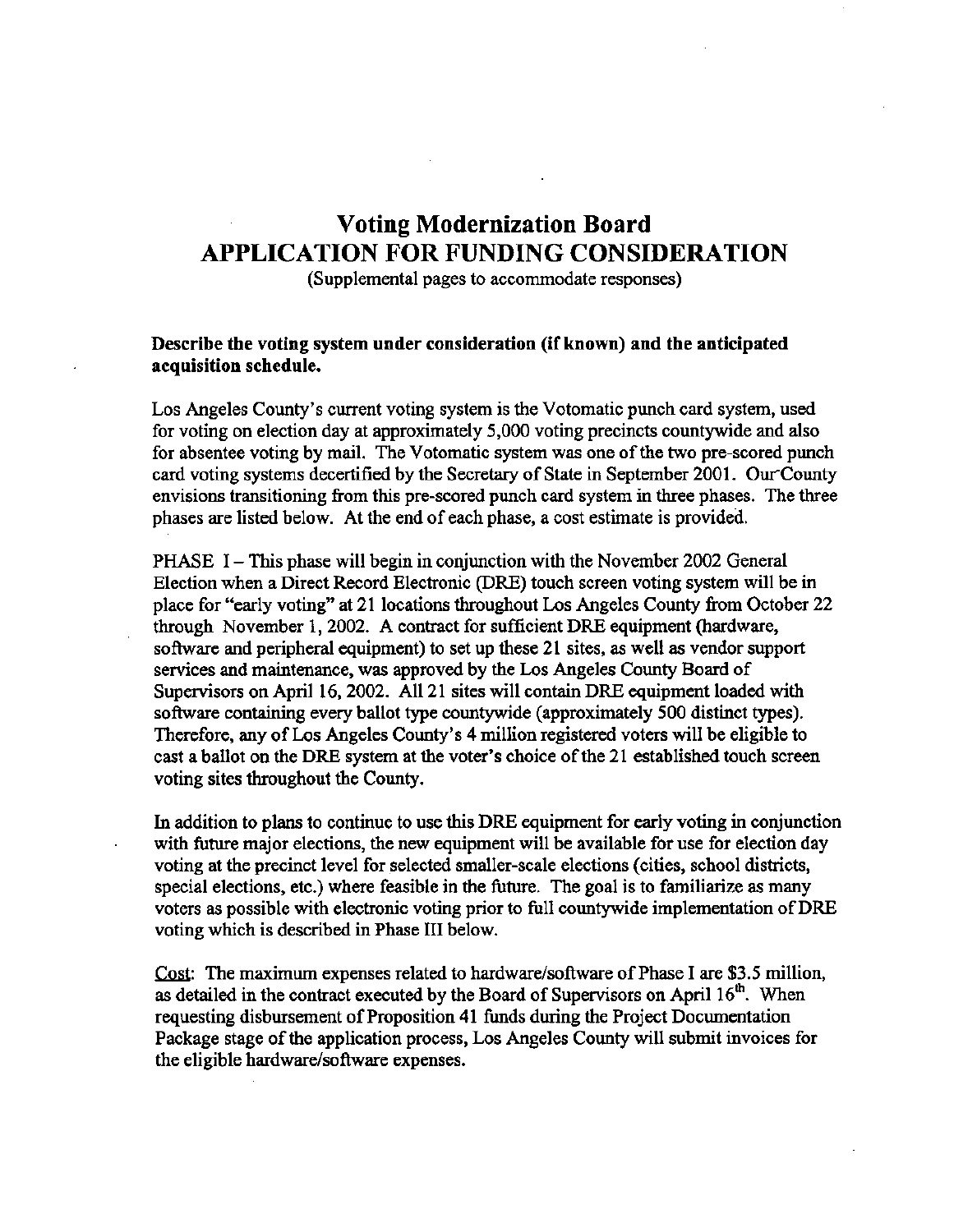VMB - Application for Funding Consideration Page 2

 $PHASE II$  – The timeline for decertification of pre-scored punch card voting systems was accelerated by the February 2002 Federal District court decision mandating replacement of such systems with any other certified voting system prior to the March 2004 Primary Election. As a result, there is insufficient time and inadequate available funding for the County of Los Angeles to finalize a contract for full conversion to a touch screen voting system for the County's 4 million registered voters prior to March 2004. In addition to the requirement to change voting systems for the County's 5,000 precincts prior to March 2004, conversion to a new absentee voting system to accommodate the County's  $500,000+$  absentee voters must also be accomplished by that date, further complicating this difficult process.

Therefore, Los Angeles County plans Phase II, consisting of a transitional, intermediate voting system conversion to one of the Secretary of State's certified paper-based voting systems. It is anticipated that the selected intermediate system will be used initially for both voting at the County's 5,000 precincts and for absentee voting by mail beginning with the November 2003 Uniform District Election (UDEL). Even after the County's contemplated full conversion to a DRE touch screen system at some point in the future, the intermediate system is expected to remain in place for absentee voting by mail.

Which certified paper-based voting system Los Angeles County will select as the intermediate voting system at the voting precincts and for absentee voting by mail has not vet been made by the Board of Supervisors. That decision is expected no later than the end of 2002.

Cost: The price of all components of the intermediate voting system can only be estimated at this time but is not expected to exceed \$4 million for equipment and software. When determined, these costs will be included in the County's future Project Documentation Package application for Proposition 41 funds.

PHASE III – The Los Angeles County Board of Supervisors is on record in support of full countywide conversion to a DRE touch screen voting system in all 5,000 voting precincts. However, the timing of such a conversion is currently unknown primarily due to the County's dire fiscal condition. The formula for disbursement of Proposition 41 funds adopted by the VMB on July 17, 2002, currently lists the anticipated allocation for Los Angeles County at \$49.6 million. The best available estimate for the County to convert to a touch screen voting system is \$100 million (including hardware, software, peripheral equipment, warehousing requirements, vendor support services including training and ancillary services). Although it is expected that the price of DRE voting equipment will decline in the future, Proposition 41 requires 25% County matching funds. Even if the match requirement were reduced, for example, from \$50 million to \$20 million, the source of such County matching funds is unknown at this time.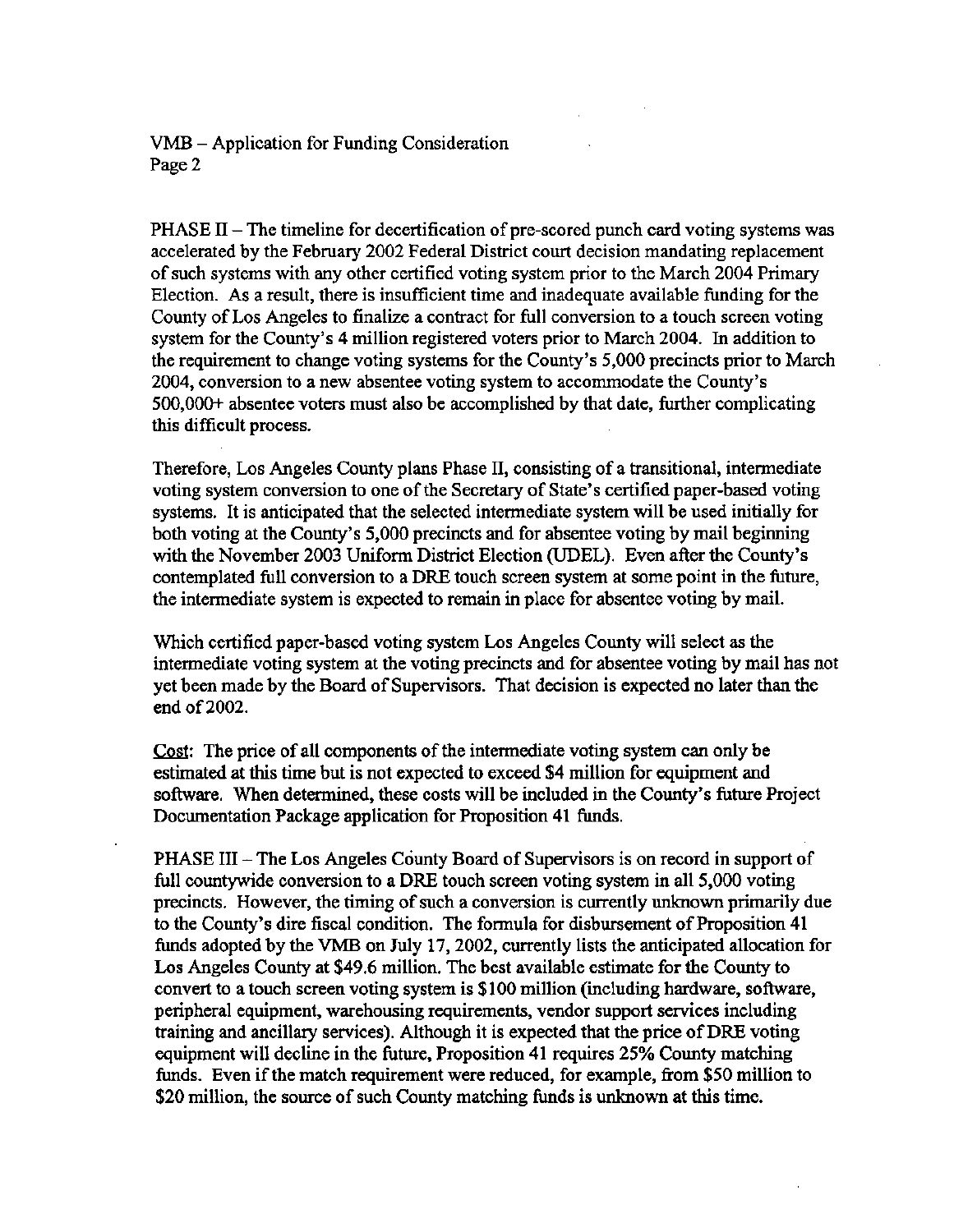#### $VMB - Application$  for Funding Consideration Page 3

Assuming County matching funds are identified and allocated for the purchase of a complete DRE system, the first possible large-scale DRE election would be the November 2005 UDEL which encompasses approximately 1,000 voting precincts. It would be unwise to risk first time, full-scale deployment of DRE equipment at a countywide election with 5,000 voting precincts. If it is possible to purchase a DRE system in time for use in the November 2005 UDEL election, the first countywide election for use of DREs would then be the 2006 Primary Election. If not, the first full DRE deployment might not be possible until the November 2007 UDEL election.

Cost: As mentioned above, the cost estimate at this time for Los Angeles County to contract for all equipment and necessary services for full DRE system conversion is \$100 million.

#### Attach an Accessibility Plan, describing how your county will use voting equipment purchased with Proposition 41 moneys to provide meaningful voting opportunities for persons with disabilities.

As described above, Phases I and III of Los Angles County's voting system conversion process involve purchase of DRE touch screen voting equipment. Twenty-eight (28) of the 171 DRE devices purchased by the County for use in Phase I at 21 "early voting" locations throughout the County in conjunction with the November 2002 General Election, meet the federal and state requirements for accessibility for persons with disabilities. These 28 voting devices are specially configured to allow voters who are blind or visually impaired to vote privately and independently via use of an audio headset and/or very large zoom text. At least one of these specialty devices will be available at each of 20 sites; because the 21<sup>st</sup> site is the L.A. Braille Institute, all devices placed at that site will be of this type. Additionally, at least one DRE device at each of the 21 sites will be set up at the appropriate height for use by voters in wheelchairs or for any voter who prefers to sit rather than stand while voting.

Whenever Los Angeles County converts to a DRE system countywide, the contract will require inclusion of a minimum of one voting device per precinct capable of accommodating voters who are blind or visually impaired as well as other types of disabilities.

If your County is required by federal court order to convert to a new voting system not later than March 1, 2004, describe how the proposed voting system will meet this requirement, and provide a detailed explanation of your back-up plan should the conversion process be delayed.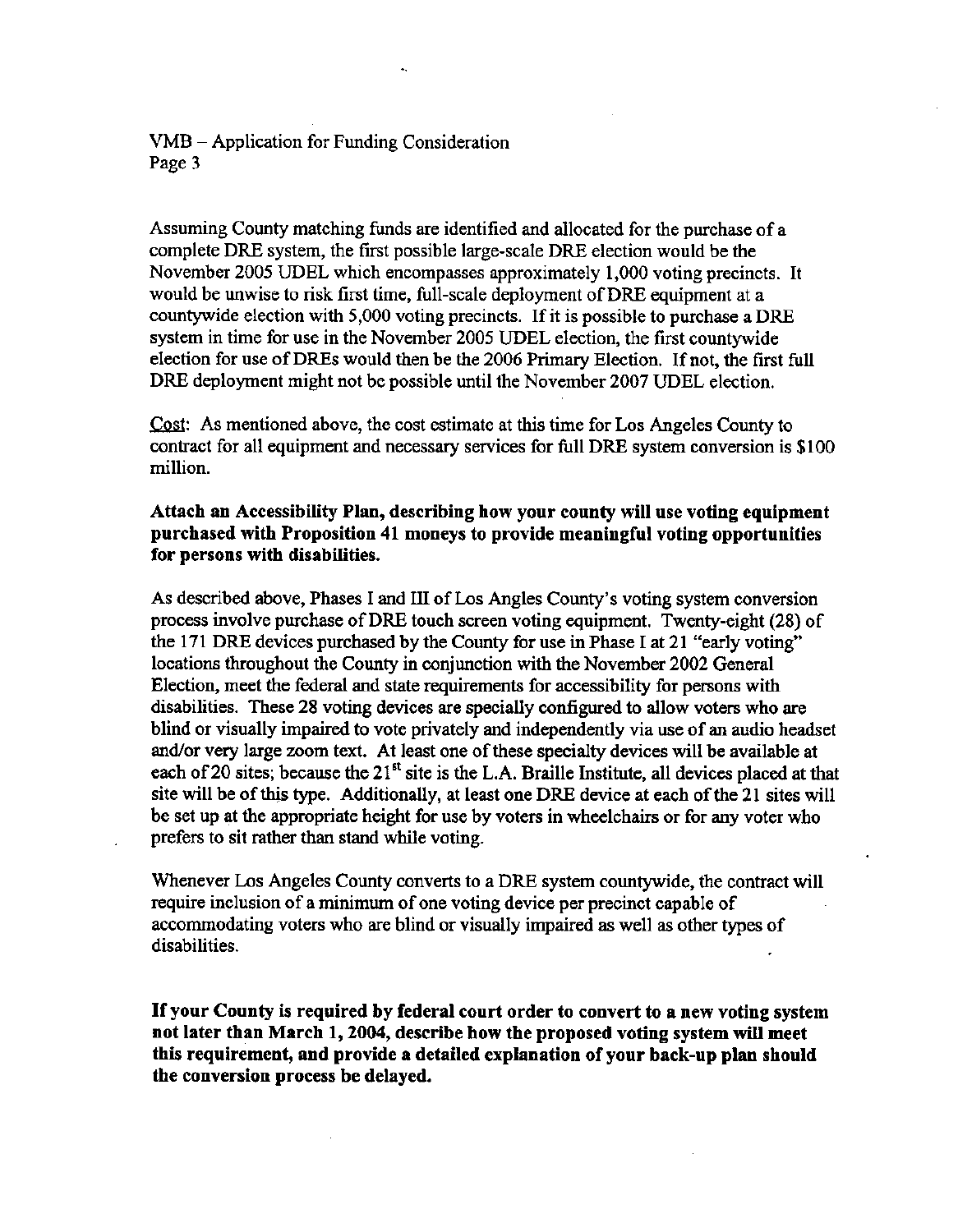VMB - Application for Funding Consideration Page 4

 $\lambda$ 

 $\bar{z}$ 

Los Angeles County's conversion process is unique as it is planned in three phases as detailed above. Because Phase III, full countywide conversion to a DRE touch screen voting system is not anticipated prior to March 1, 2004, the back-up plan is completion of Phases I and II. Phase I is already complete. Completion of Phase II is planned for no later than July 2003 in order to have sufficient time for deployment of the intermediate voting system for the November 2003 UDEL election. Because the Phase II target election date is more than a year away, it is considered achievable. However, in the unlikely event the Phase II transitional voting system cannot be launched at the November 2003 UDEL election, the back-up plan is for the first use of the Phase II voting system at the March 2004 Primary Election.

 $\mathcal{A}^{\mathcal{A}}$ 

 $\bar{z}$ 

 $\mathcal{L}$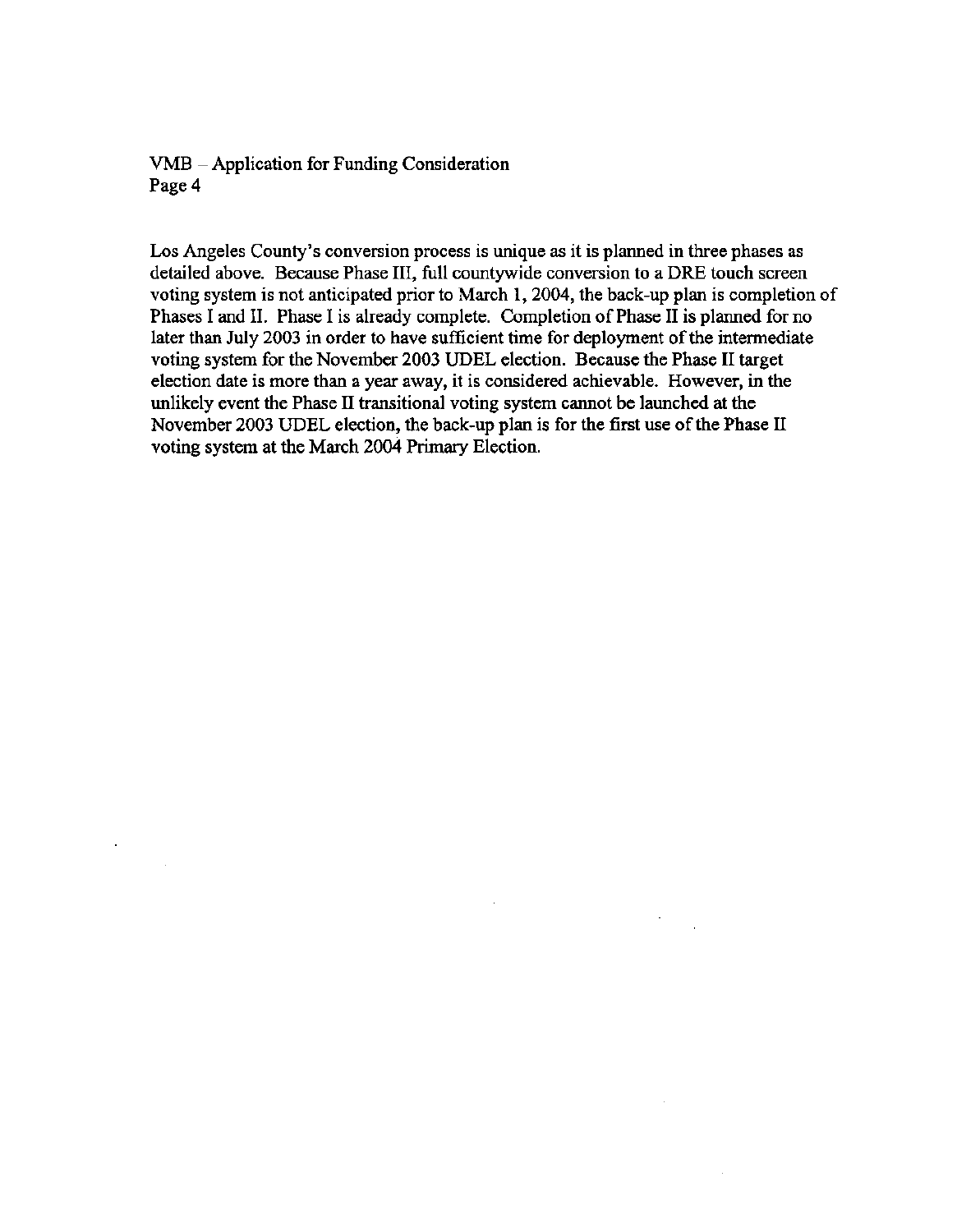Propesition 41 Funding Allocations<br>Enacted by the Voting Modernization Board at the July 17, 2002 Meeting

| Counties     | Registered Voter<br><b>Allocation Per</b><br>25% of<br>℥ |                    | <b>Last 4 Election</b><br>Cycle Formula<br>Allocation Per<br>25% of<br>ê |         | <b>Allocation Per</b><br>Polling Place<br>Formula<br>25% of<br>$\boldsymbol{\widehat{\mathsf{e}}}$ | <b>Allocation Per</b><br>Eligible Voter<br>Formula<br>25% of<br>Θ | VMB Combined<br>Amount under<br>Allocation<br>Allocation<br>Formula |              | <b>Allocated Funds</b><br>Related to \$195<br>Percentage of<br><b>Million</b> |
|--------------|----------------------------------------------------------|--------------------|--------------------------------------------------------------------------|---------|----------------------------------------------------------------------------------------------------|-------------------------------------------------------------------|---------------------------------------------------------------------|--------------|-------------------------------------------------------------------------------|
| Alameda      | 2,161,944.99                                             |                    | 2,187,970.38                                                             |         | 2,275,524.28                                                                                       | 2,153,921.22                                                      |                                                                     | 8,779,360.86 | 4.502%                                                                        |
| Alpine       | 2,628.79                                                 |                    | 3,355.74                                                                 |         |                                                                                                    | 2,130.66                                                          |                                                                     | 8,115.19     | 0.004%                                                                        |
| Amador       | 60,427.02                                                |                    | 78,164.80                                                                |         | 142,061.72                                                                                         | 54,710.44                                                         |                                                                     | 335,363.98   | 0.172%                                                                        |
| <b>Butte</b> | 363,991.39                                               |                    | 394,077.58                                                               |         | 370, 375.19                                                                                        | 341,461.41                                                        |                                                                     | 1,469,905.57 | 0.754%                                                                        |
| Calavares    | 77,348.25                                                |                    | 94,657.78                                                                |         | 76,104.49                                                                                          | 71,438.41                                                         |                                                                     | 319,548.93   | 0.164%                                                                        |
| Colusa       | 24, 163. 15                                              |                    | 29,519.22                                                                | ₩       | 43,125.88                                                                                          | 24,484.49                                                         |                                                                     | 121,292.74   | 0.062%                                                                        |
| Contra Costa | 1,527,357.55                                             |                    | ,709,362.91                                                              |         | 2,014,232.19                                                                                       | 1,485,437.04                                                      |                                                                     | 6,736,389.70 | 3.455%                                                                        |
| Del Norte    | 37,798.39                                                |                    | 42,582.46                                                                |         | 45,662.69                                                                                          | 38,376.87                                                         |                                                                     | 164,420.41   | 0.084%                                                                        |
| El Dorado    | 287,293.95                                               |                    | 343,470.66                                                               |         | 202,945.31                                                                                         | 261,965.02                                                        |                                                                     | 1,095,674.94 | 0.562%                                                                        |
| Fresno       | 1,025,383.52                                             |                    | 1,017,122.28                                                             |         | 151,714.63                                                                                         | 071,857.22                                                        |                                                                     | 4,266,077.65 | 2.188%                                                                        |
| Glenn        | 37,016.78                                                |                    | 43,017.65                                                                |         | 63,420.41                                                                                          | 37,513.27                                                         |                                                                     | 180,968.11   | 0.093%                                                                        |
| Humboldt     | 234,016.34                                               |                    | 267,535.13                                                               |         | 266,365.72                                                                                         | 218, 127.76                                                       |                                                                     | 986,044.95   | 0.506%                                                                        |
| Imperial     | 154,202.01                                               |                    | 148,020.93                                                               |         | 180,113.96                                                                                         | 170,881.44                                                        |                                                                     | 653,218.33   | 0.335%                                                                        |
| lnyo         | 32,668.43                                                |                    | 39,996.45                                                                |         | 55,809.96                                                                                          | 29,913.15                                                         |                                                                     | 158,387.99   | 0.081%                                                                        |
| Kern         | 793,220.73                                               |                    | 840,912.88                                                               |         | 867,591.20                                                                                         | 900,141.65                                                        |                                                                     | 3,401,866.46 | 1.745%                                                                        |
| Kings        | 139,561.83                                               |                    | 130,315.61                                                               |         | 147,135.35                                                                                         | 163,995.32                                                        |                                                                     | 581,008.11   | 0.298%                                                                        |
| Lake         | 98,955.99                                                |                    | 04,300.16                                                                |         | 114,156.74                                                                                         | 99,907.69                                                         |                                                                     | 417,320.58   | 0.214%                                                                        |
| resser       | 45,710.28                                                |                    | 52,497.20                                                                |         | 68,494.04                                                                                          | 41,094.60                                                         |                                                                     | 207,796.11   | 0.107%                                                                        |
| Los Angeles  | 13,210,104.79                                            |                    | 450,640.08                                                               |         | 290,875.27<br>N                                                                                    | 684,970.14<br>$\bar{\mathbf{q}}$                                  | Ģ.                                                                  | 636,590.28   | 25.455%                                                                       |
| Madera       | 130,166.46                                               |                    | 157,353.93                                                               |         | 80,113.96                                                                                          | 174,460.50                                                        |                                                                     | 642,094.85   | 0.329%                                                                        |
| Marin        | 441,285.40                                               |                    | 563,340.15                                                               |         | 466,774.21                                                                                         | 408,187.43                                                        |                                                                     | 879,587.19   | 0.964%                                                                        |
| Mariposa     | 35,262.12                                                |                    | 42,059.93                                                                |         | 38,052.25                                                                                          | 30,216.88                                                         |                                                                     | 145,591.18   | 0.075%                                                                        |
| Mendocino    | 146,759.09                                               | u.                 | 168,266.36                                                               |         | 164,893.06                                                                                         | 140,526.29                                                        |                                                                     | 620,444.80   | 0.318%                                                                        |
| Merced       | 279,854.23                                               | ↮                  | 240,889.08                                                               |         | 258,755.27                                                                                         | 276,795.79                                                        |                                                                     | ,056,294.37  | 0.542%                                                                        |
| Modoc        | 15,820.58                                                | ÷                  | 21,730.12                                                                | ₩       | 22,831.35                                                                                          | 15,932.37                                                         |                                                                     | 76,314.42    | 0.039%                                                                        |
| Mono         | 18,388.75                                                |                    | 20,748.72                                                                | ₩       | 30,441.80                                                                                          | 22,419.56                                                         |                                                                     | 91,998.83    | 0.047%                                                                        |
| Monterey     | 481,294.66                                               |                    | 527,497.28                                                               |         | 476,921.48                                                                                         | 505,311.66<br>€A                                                  |                                                                     | 1,991,025.08 | 1.021%                                                                        |
| Napa         | 198,888.21<br>₩                                          | <b>00 00 00 00</b> | 241,886.78                                                               | မှာ မှာ | 248,608.00                                                                                         | 201,728.45<br>₩                                                   |                                                                     | 891,111.44   | 0.457%                                                                        |
| Nevada       | 186,025.01                                               |                    | 231,625.66                                                               |         | 284,123.43                                                                                         | 164,657.18                                                        |                                                                     | 866,431.28   | 0.444%                                                                        |
| Orange       | 4,104,730.75                                             |                    | 4,377,604.56                                                             |         | 4,353,176.87                                                                                       | 3,946,865.07                                                      | 16,782,377.26                                                       |              | 8.606%                                                                        |

 $\ddot{\phantom{a}}$